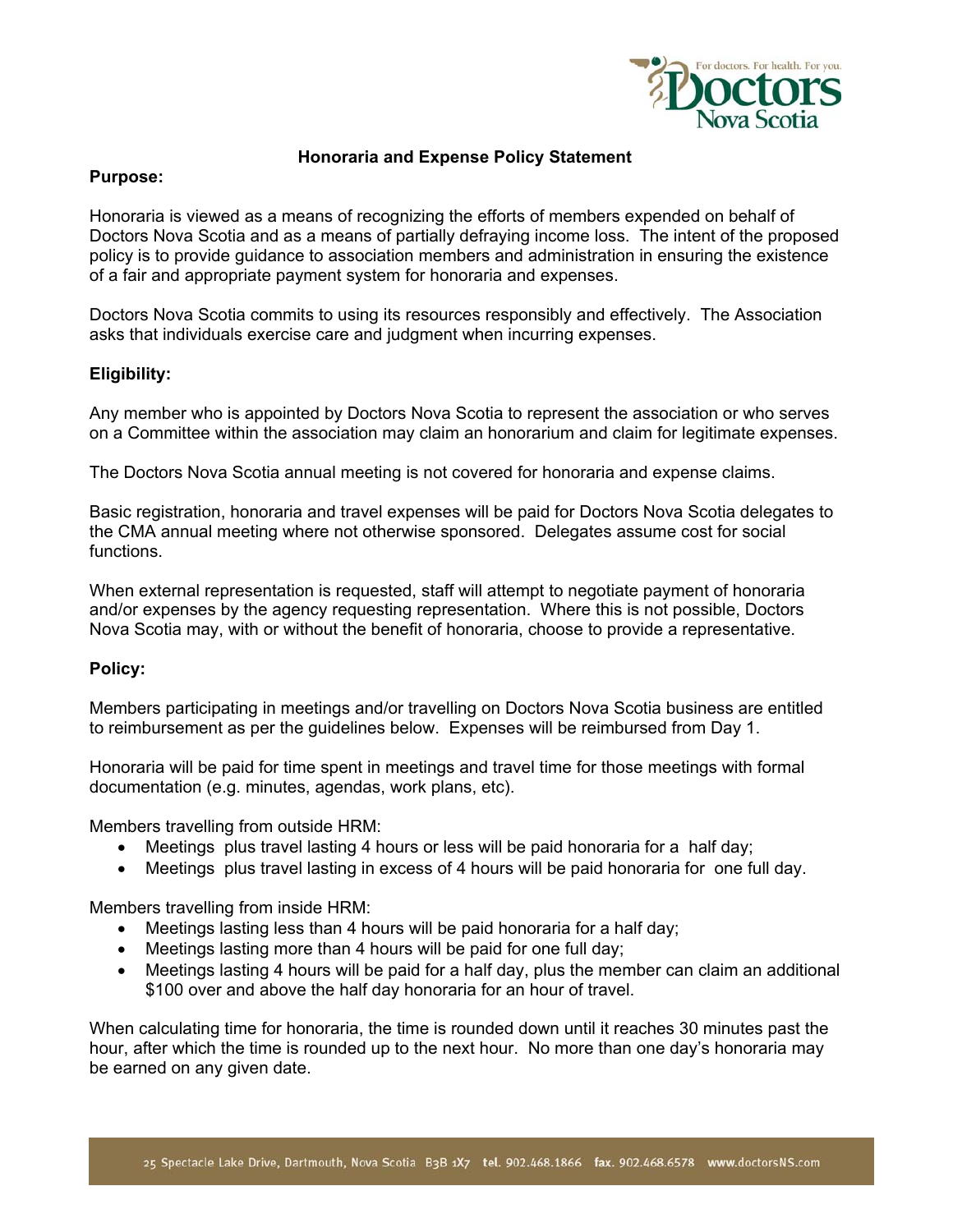Honoraria payable to directors and members of committees and working groups of the association have been defined under the Income Tax Act as income earned in relation to an office. Therefore, payments must be made to an individual and are subject to source deductions (CPP, Income Tax). The Canada Revenue Agency (CRA) requires all honoraria to be paid personally and individuals are to receive a T4 for the earnings.

Honoraria payments will be made monthly to members for meetings attended in the prior month. Only in extraordinary circumstances will exceptions be made by the Audit Chair in consultation with the Chief Executive Officer.

The President and Chair of the Board of Directors will receive a term honorarium (outlined in the following chart) rather than the daily rate. Participation of the President in any meetings, events or activities related to DNS/CMA business is covered by the term honorarium. Participation of the Board chair in meetings, events or activities that would be expected or required because of his/her position as Board Chair, will be covered by the term honorarium.

Persons in other positions may on occasion receive a lump sum payment in addition to the daily rates, in recognition of additional duties over and above time spent at meetings, resulting in tangible benefits to the association and its members.

The Chairs of Board standing committees will receive an annual stipend in recognition of the additional work required for those positions.

### **Video and Tele-conferencing:**

Conferencing is used in lieu of attending meetings in person. Members are encouraged to join meetings by conferencing whenever possible.

Honoraria will be paid for video and teleconferences with formal documentation (e.g. minutes, agendas, work plans, etc.) at an hourly rate (outlined in the following chart), with a subsequent amount paid once 15 minutes is reached in the next hour.

| President                                   | \$100,000/per term                            |
|---------------------------------------------|-----------------------------------------------|
|                                             | \$1,000/month gross for car allowance         |
| Chair of the Board of Directors             | \$40,000/year (first three years)             |
|                                             | \$50,000/year (second term)                   |
|                                             | \$5,000 per year for professional development |
|                                             | if required                                   |
| <b>President-Elect</b>                      | Honoraria only                                |
| <b>Past President</b>                       | Honoraria only                                |
| Chairs of Board Standing Committees (Audit, | \$5,000/year                                  |
| Governance, IT and Policy & Health Issues)  |                                               |
| Daily Rate                                  | \$800/day                                     |
|                                             | \$400/half day                                |
| Video and Tele-conferencing                 | \$125/hour                                    |

### **Current Rates:** (Effective June 1, 2018)